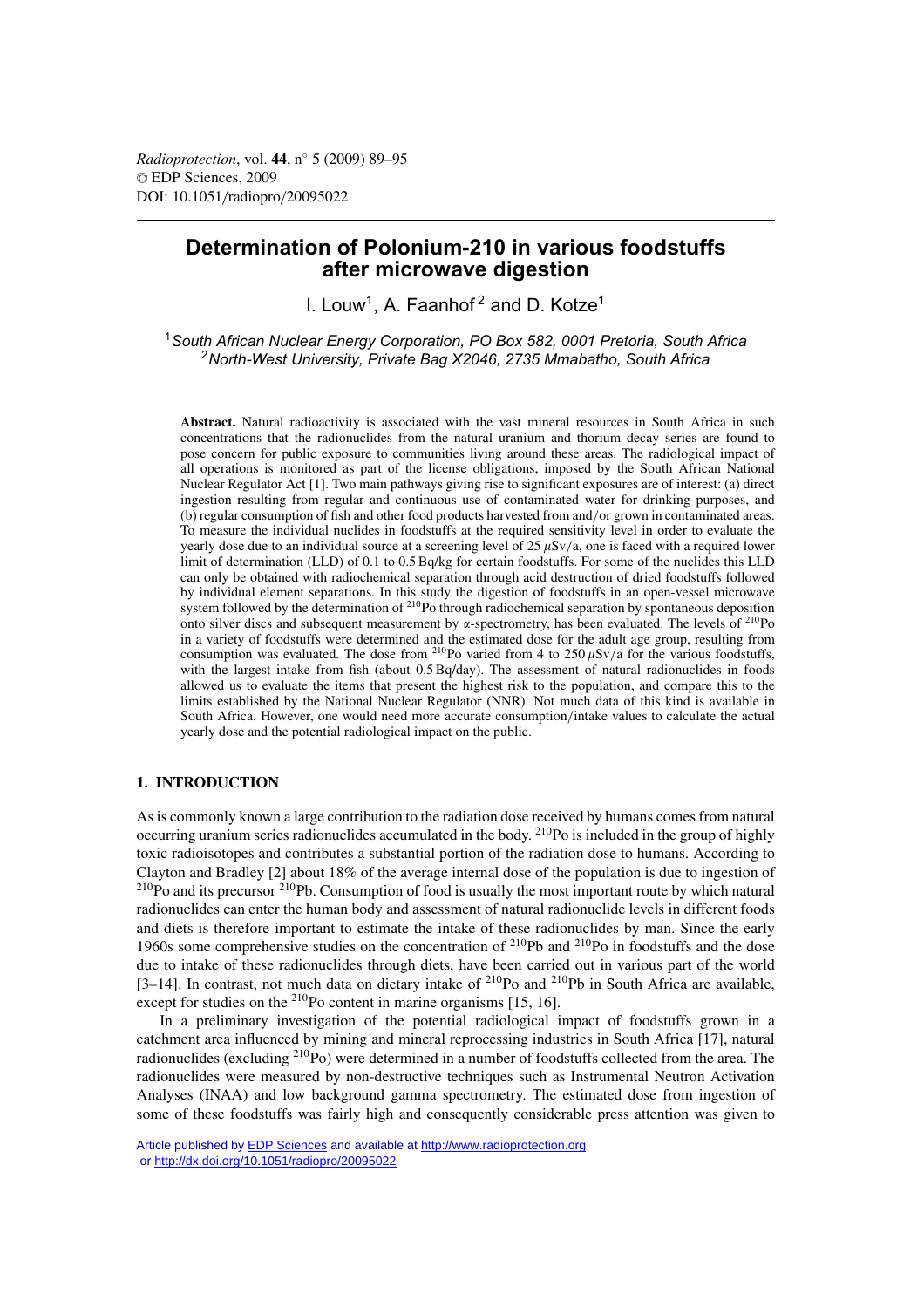#### 90 RADIOPROTECTION

the "radioactive poison found in food". From the public point of view, it is important to ensure the population that the contaminant level in a specific food does not exceed the permissible limits.

The aim of this work was to establish the radiochemical method for  $2^{10}$ Po analyses in foodstuffs after microwave digestion of samples. The levels of 210Po in a variety of foodstuffs were determined and the estimated dose for the adult age group, resulting from consumption, was evaluated. The radiochemical measurement of 210Po is important due to its high dose conversion factor and the inability of the non-destructive techniques to measure with the necessary sensitivity of 0.1 to 0.5 Bq/kg (wet weight) required for dose calculation purposes [18]. Previous studies [19] showed that using low energy gamma spectrometry, the values for  $2^{10}Pb$  (and the assumed equilibrium with  $2^{10}Po$ ) are often overestimated due to the high detection limit for 210Pb.

# **2. MATERIALS AND METHODS**

#### **2.1 Food samples**

A variety of food samples from the six categories as defined by the World Health Organization [20] i.e. cereals and grains, meat, seafood/fish, vegetables, roots and tubers, and fruit, were analyzed. Most samples were collected in the vicinity of areas known to be influenced by mining and mineral processing industries. Samples were prepared as would apply for human consumption. Vegetables samples were washed to remove any adhering soil. Root crops were washed and peeled. In fish and beef the edible portions were separated from the bone prior to drying. The clean edible parts were taken and dried at  $100-110$  °C to constant weight, milled and homogenized prior to analysis.

## **2.2 Analytical procedure**

All analytical methods are validated and documented in the Quality System of the Radioanalytical laboratories of the South African Nuclear Energy Corporation, which is based on ISO/IEC Standard 17025. The laboratory is accredited with the South African National Accreditation Systems (SANAS).

## *2.2.1 Sample dissolution*

Samples were dissolved using an open vessel microwave digestion system (Milestone Ethos Touch). Approximately 1 g of sample was digested for 20 minutes at  $100^{\circ}$ C with concentrated nitric acid and hydrogen peroxide. Nitric acid was added periodically during digestion with peroxide being added in the final stages to obtain total dissolution. 209Po was added as yield tracer in the initial stages of the dissolution.

#### *2.2.2 Polonium-210 analysis*

After sample dissolution, the samples were filtered through a Whatman-541 filter paper. Nitric acid was removed by evaporating the solution and adding concentrated hydrochloric acid. The solution was diluted to a concentration of 0.5 M hydrochloric acid and hydroxyl ammonium chloride was added. A silver disc was added to allow the spontaneous deposition of Polonium. The alpha activities of  $^{209}Po$ and <sup>210</sup>Po were then measured with  $\alpha$ -spectrometry. The detection limit obtained for <sup>210</sup>Po for a 24 h counting time and chemical recovery of 70% was better than 0.3 Bq/kg (dry weight) using 1 g of sample.

# **3. RESULTS AND DISCUSSION**

## **3.1 Sample dissolution**

The main problems with the analytical method could occur in the sample dissolution step. Dietary samples are usually decomposed by wet ashing with concentrated nitric acid. Drops of  $H_2O_2$  are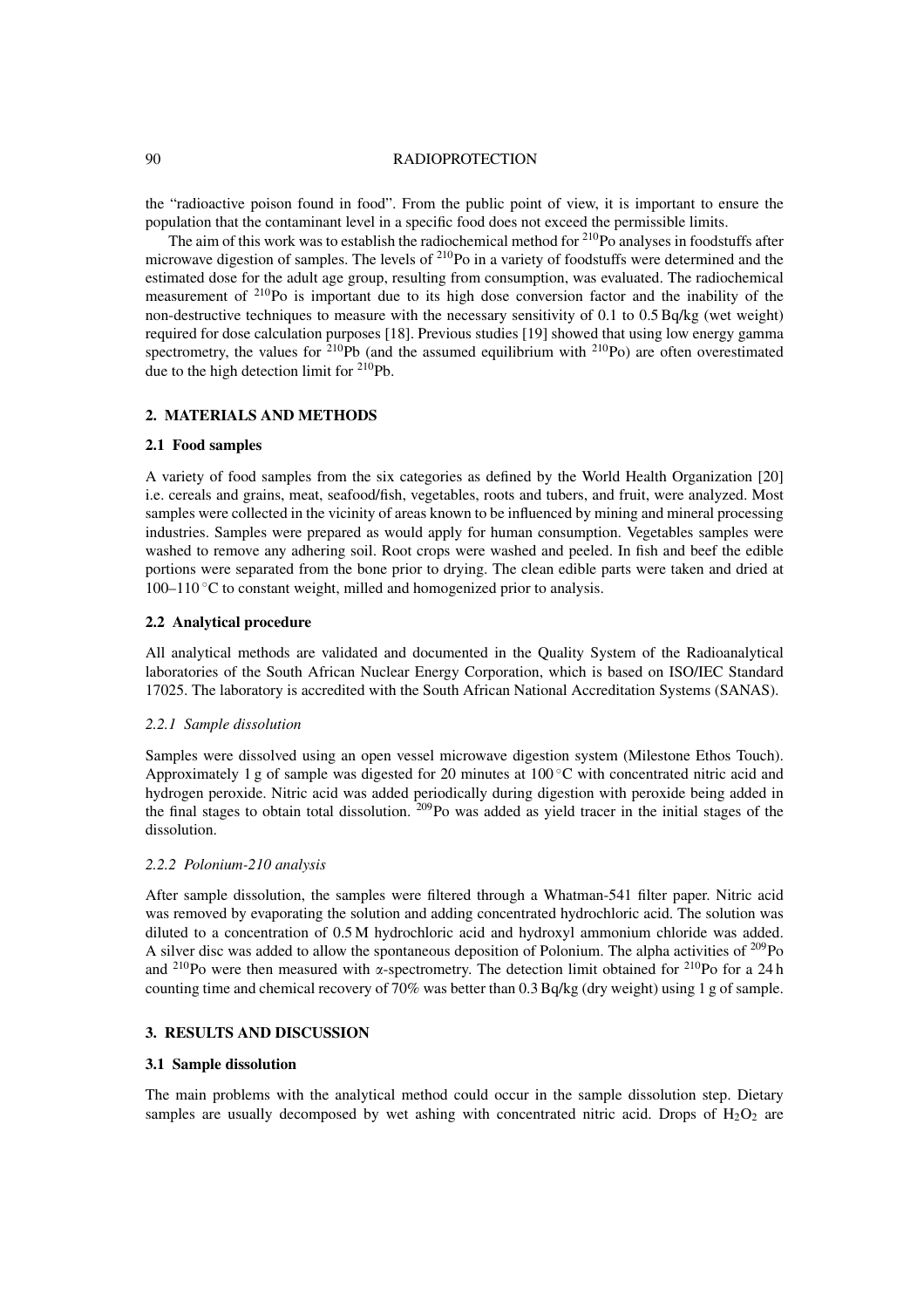#### ECORAD 2008 91

added for complete destruction of organic matter [21]. When organic material remains in the digested sample, charring occurs during the evaporation of the  $HNO<sub>3</sub>$ , which gives variable recoveries [22, 23]. Conventional digestion on a hot plate is slow and requires close attention to avoid the risk of crosscontamination, formation of insoluble salts, exposure to acid fumes and corrosion and charring during evaporation. Closed vessel microwave digestion offers complete and fast digestion without losses and uses small volumes of reagents, but sample size is limited to 0.5 g. When wet digestion is carried out making use of microwave heating in open vessels, conditions are controlled so that many of the abovementioned problems are prevented.

Samples digested on a hot-plate were compared to samples digested with the microwave. In samples digested with  $HNO<sub>3</sub>/H<sub>2</sub>O<sub>2</sub>$  on a hot plate for 4–6 hours at a low temperature organic residues persisted even though wet ashing appeared to be complete. Using the microwave with a combination of  $HNO<sub>3</sub>$ and  $H_2O_2$ , the latter being slowly added during the second phase of the digestion, a clear solution with little undissolved material was obtained.

A series of food test samples spiked with approximately 100 Bq/kg<sup>210</sup>Po, were analysed. The results were within the acceptable range of  $100 \pm 20$  Bq/kg and a mean radiochemical recovery of  $66 \pm 17\%$ was obtained. The good chemical recoveries and spectral quality indicate that matrix effects do not interfere in the experimental procedure and that foodstuffs can be successfully digested with nitric acid and hydrogen peroxide using open-vessel microwave digestion.

#### **3.2 Polonium-210 activity in food samples**

Analytical results for the 210Po activity of a number of dietary samples are presented in table 1. As can be seen from the results the <sup>210</sup>Po content varied widely in different foodstuffs and also in foodstuffs obtained from different sources. To all these variations should be added the human factor: (a) consumption of foods vary widely in both quantity and composition between individuals, communities and countries, and (b) food preparation habits may influence the radionuclide content. Therefore, dose estimates may vary significantly from those based on assumed consumption rates.

The activity concentration of  $2^{10}Po$  in fish varied depending on the origin, with the highest values in the samples taken near the gypsum outlet of one of the mining and mineral processing plants. The high and dominant <sup>210</sup>Po concentrations in fish are to be expected, since <sup>210</sup>Po is known to accumulate in fish and seafood. The estimated intake of 210Po from fish was 0.5 Bq/d.

The activity concentrations of <sup>210</sup>Po in beef obtained from different sampling sites, were similar. The concentration in chicken was quite high. Concentrations in the liver and kidney samples were very high, which can be expected since internal organs are known to accumulate  $2^{10}$ Po. Concentrations of 210Po in milk and mushrooms were quite low. Results for vegetable crops were not consistent. In general, the <sup>210</sup>Po activity was low  $(< 0.5 Bq/kg$ ) for most of the vegetables, but differed between sites. The spinach and carrot samples from Site C had very high  $^{210}Po$  activity. The  $^{210}Po$  concentrations in the "background" samples were not significantly lower than those in vegetables from other sites.

Studies under controlled conditions [24] have indicated that direct deposition from the atmosphere is the dominant process affecting activity concentration of  $^{210}$ Po in the edible parts of leafy crops, whereas root uptake and translocation of intercepted activity to other plant parts is not an important process. Concentration of radionuclides in the above-ground parts of the plants, are therefore expected to be higher than in the roots. This was not found as a definite trend in the samples analyzed in this study. Although the concentration in beetroot was lower than in spinach, carrots had a higher concentration. In general spinach showed higher  $210P<sub>O</sub>$  activity than cabbage, which suggests dominance of leaf deposition of  $2^{10}$ Po from the atmosphere. Spinach requires minimal preparation prior to cooking, whereas the outer leaves of cabbage are usually removed, resulting in lower concentrations. The activity concentration of  $2^{10}Po$  in green vegetables may vary seasonally, and the values in different years could also be variable. Meaningful estimates of dose would require continual sampling of crops throughout the year.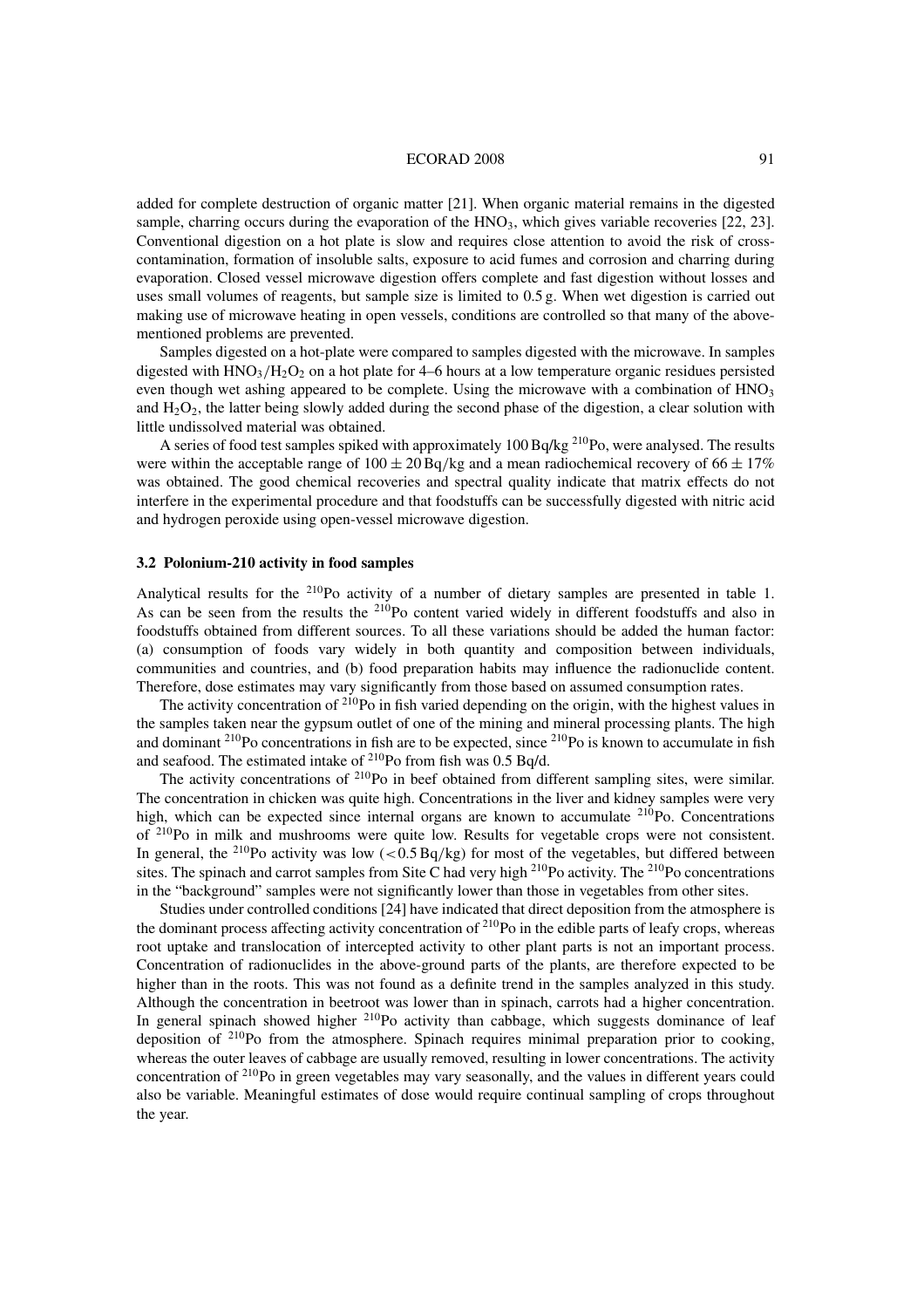# 92 RADIOPROTECTION

|                                   |                      |                   | Consumption | Dose due to $^{210}Po$ |
|-----------------------------------|----------------------|-------------------|-------------|------------------------|
| Category                          | Sampling Site        | $210PO$ (Bq/kg)   | (kg/a)      | intake $(\mu Sv/a)$    |
| Grains/Cereals                    |                      |                   |             |                        |
| Maize                             | Background           | $0.281 \pm 0.141$ | 150         | 50                     |
| Maize                             | Consumer             | $0.531 \pm 0.211$ | 150         | 95                     |
| Oats                              | Site A               | $1.39 \pm 0.339$  | 150         | 250                    |
| Oats                              | Site B               | $5.64 \pm 0.36$   | 150         | 1015                   |
| Rye                               | Site B               | $9.55 \pm 0.93$   | 150         | 1719                   |
| Lucerne                           | Site C               | $0.498 \pm 0.083$ | 150         | 90                     |
| Vegetables                        |                      |                   |             |                        |
| Cabbage                           | Site B               | $0.054 \pm 0.020$ | 55          | $\overline{4}$         |
| Spinach <sup>[2]</sup>            | Site B               | $0.435 - 0.648$   | 55          | $29 - 43$              |
| Spinach                           | Site C               | $1.96 \pm 0.16$   | 55          | 130                    |
| <b>Barley</b>                     | Background           | $0.375 \pm 0.110$ | 55          | 25                     |
| Asparagus                         | Site A               | $0.213 \pm 0.084$ | 55          | 14                     |
| Roots and Tubers                  |                      |                   |             |                        |
|                                   | Site A               | $0.600 \pm 0.101$ |             | 40                     |
| Spring Onion                      | Site B               | < 0.14            | 55<br>170   | 15                     |
| Turnip<br>Beetroot <sup>[2]</sup> | Site B               | $0.255 - 0.281$   | 170         | $52 - 57$              |
| Carrot                            | Site C               | $2.78 \pm 0.31$   | 170         | 566                    |
|                                   |                      |                   |             |                        |
| Fruit                             |                      |                   |             |                        |
| Lemon                             | Site C               | $0.136 \pm 0.038$ | 75          | 12                     |
| <b>Mushrooms</b>                  | Consumer             | $0.010 \pm 0.005$ | 55          | 1.6                    |
| Fish                              |                      |                   |             |                        |
| Marine [4]                        | Background           | $1.15 - 3.17$     | 25          | $34 - 95$              |
| Marine [5]                        | Gypsum outlet        | $2.21 - 8.08$     | 25          | $66 - 242$             |
| Fresh [4]                         | Phosphate mines      | $0.627 - 1.65$    | 25          | $19 - 50$              |
| Fresh [3]                         | Site D               | $0.431 - 0.775$   | 25          | $13 - 23$              |
| Meat                              |                      |                   |             |                        |
| Chicken                           | Site D               | $1.63 \pm 0.314$  | 75          | 147                    |
| Beef $[6]$                        | Sites B, D, E        | $0.115 - 0.250$   | 100         | $14 - 30$              |
| Liver                             | Site D               | $13.1 \pm 0.75$   | 100         | 1568                   |
| Liver                             | Site E               | $6.93 \pm 0.516$  | 100         | 831                    |
| Liver <sup>[2]</sup>              | <b>RA</b> Waste site | $0.532 \pm 0.639$ | 100         | $64 - 76$              |
| Kidney [2]                        | RA Waste site        | $3.04 \pm 13.2$   | 100         | 365-1582               |
|                                   |                      |                   |             |                        |
| Milk                              | Site B               | $0.162 \pm 0.075$ | 350         | 68                     |

**Table 1.** Sample activity of <sup>210</sup>Po in Bq/kg wet weight and Committed Effective dose for adult age group ( $\mu$ Sv/a).

Note: Number of samples in brackets; Sampling sites A-E refer to gold mining areas.

Another aspect to be taken into consideration is that studies on the radionuclide concentrations in the water of the wetland system [25] used to irrigate the crops only shows uranium to be the dominant radioactive component with <sup>210</sup>Pb<sup>-210</sup>Po only a fraction of that  $\left($  < 1%). This together with the not really significant difference in <sup>210</sup>Po concentrations observed in background samples, i.e. not irrigated by the specific surface water source, may also indicate that the majority of <sup>210</sup>Po uptake is due to the radon concentration in the air generated from emanation of the uranium rich deposits in the area concerned, and not from the irrigation process as such.

The very high <sup>210</sup>Po concentrations found in oats and rye samples from Site B is a cause of concern. The high results may be partly due to adhesion of soil particles to the leaves. For some above ground crops such as cereals, the edible portion is protected by inedible plant parts and the activity concentration in the edible parts will not be affected by direct deposition; this can explain the low activity values found for maize, relative to that of oats and rye.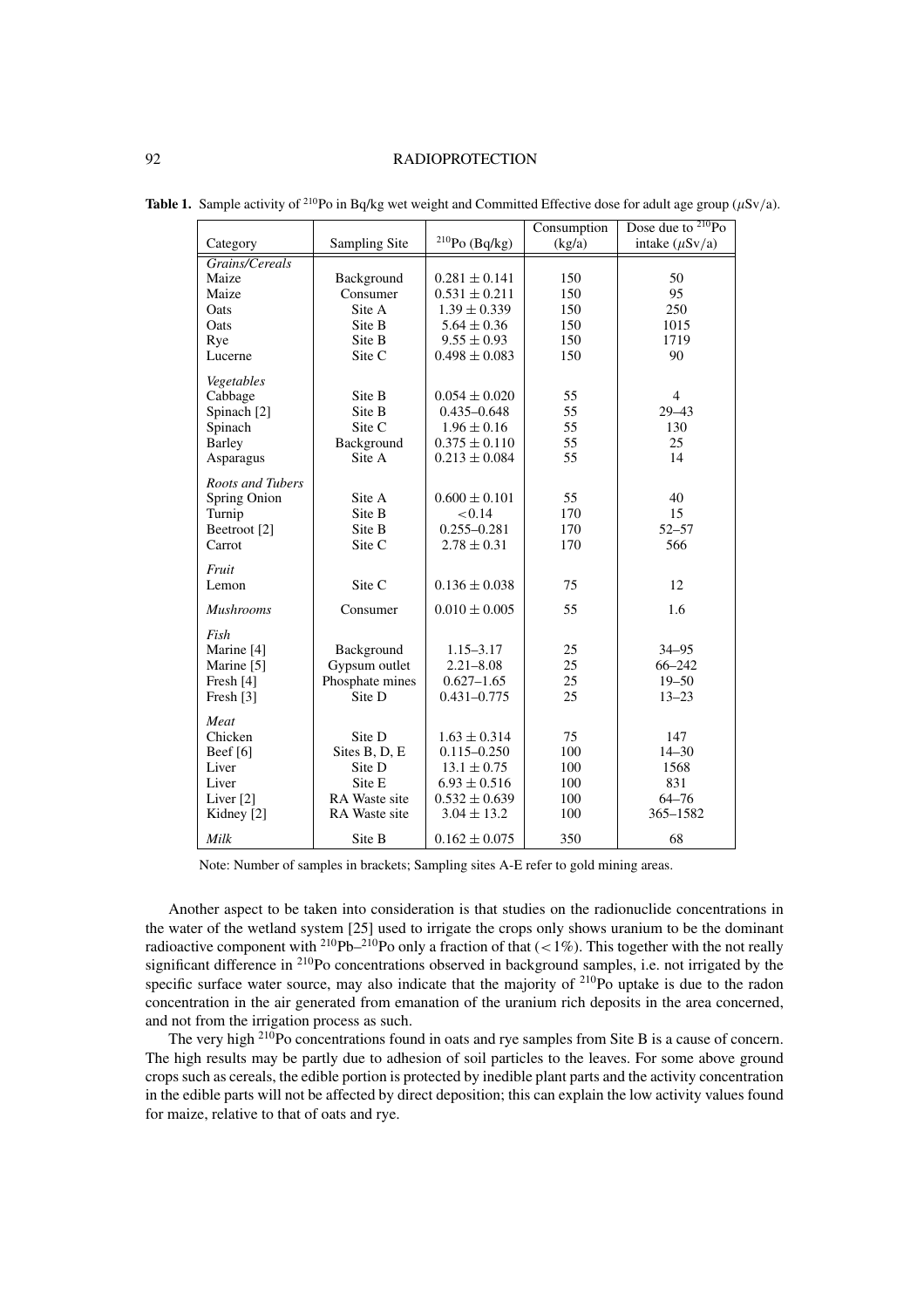#### ECORAD 2008 93

There is a wide variation in published concentration data. In general, the concentration of <sup>210</sup>Po for vegetables, fish, beef, milk and maize was in the overall range of values for other countries as reported in the literature [6–10], although activities for vegetables, especially root vegetables, were higher than literature values. The concentrations obtained in the background marine fish compared well with the global concentration of 2.4 Bq/kg for fish [21]. High <sup>210</sup>Po content of 2.3 Bq/kg was also found in wheat in other countries [6]. Individual samples with high activity concentration (chicken, carrot, oats and rye) should be considered as special cases and the reason for the high values further investigated.

#### **3.3 Committed effective dose**

Intake via ingestion depends on the dietary habits of the affected groups and/or individuals (which is also age related), and the concentration of the radionuclides concerned. The annual intake was estimated by multiplying the 210Po level present in the individual food by the amount of food consumed per year. Doses were evaluated using the dose conversion factor for ingestion exposure for  $^{210}Po$  (Sv/Bq), recommended by the ICRP [26]. The estimated yearly dose for adults from 210Po is reported in table 1. In the absence of data specific to South African conditions, default consumption values for foodstuffs as applied by the South African National Nuclear Regulator (NNR) were used [27]. It must be emphasized, however that these consumption values are not intended to be interpreted as an "average annual South African dietary intake", but are conservative values for use in screening assessments that will ensure that all critical groups are covered, and apply to broad categories of food. Although the consumption values were derived from reported values taken from the literature, they may vary. More accurate statistical information on real consumption rates is necessary to improve dose estimates.

For the specific marine fish source(s), the dose due to consumption of  $^{210}$ Po varied between 13 and 240  $\mu$ Sv per annum, with <sup>210</sup>Po expected to be the main contributor to the total dose. Freshwater fish are not consumed in large quantities by the average South African population, and the consumption rate of 25 kg/a probably results in an overestimation of the calculated dose.

The high doses from liver and kidney arise from the unrealistic high consumption rate of 100 kg per annum used in the dose assessment. As expected the dose due to  $^{210}$ Po was smaller for vegetables than for fish.

Consumption of oats and rye from Site B will result in doses of higher than 1 mSv/a due to intake of 210Po only, and doses may be as high as 20 mSv/a if all nuclides are considered. However, it is debatable whether they will be used as such for human consumption. It is more likely that they will be used as fodder and accordingly the pathways to milk and meat would be a better option to evaluate the dose to humans. As mentioned earlier, it is important to note that one can not make decisions based on the analysis of one sample of a specific foodstuff. These particular samples were taken in the dry season and it is most likely that the results may differ substantially if sampled in the wet season when irrigation requirements are reduced. Food processing can also greatly reduce the radioactive content of final edible products; neglecting the losses during food processing can lead to an overestimation of the calculated dose.

Assessment of dose from the natural radionuclides can not be justified by concentrating on <sup>210</sup>Po, although  $^{210}$ Po does make an important contribution. For example assumed equilibrium between  $^{210}$ Po and 210Pb will result in an underestimation of the dose for those foodstuffs with Po:Pb ratios much lower than 1. Equilibrium can only be assumed if the chosen vegetable is going to be stored for one or more years (e.g. canned foods). However, if the radionuclides are not measured with the necessary sensitivity, the dose will most likely be overestimated. Besides  $^{210}Po$ , natural radionuclides such as uranium  $(^{238}U$ , <sup>235</sup>U); thorium (<sup>232</sup>Th, <sup>228</sup>Th), radium (<sup>228</sup>Ra and <sup>226</sup>Ra), were measured for most of the samples to assess the overall dose to humans via the consumption pathway. Non-destructive techniques such as INAA and gamma spectrometry were used for the analyses. Results are presented elsewhere [28].

If oats and rye are considered as fodder rather than human food, and liver and kidney samples are excluded because of the unrealistic high consumption rate of 100 kg, the annual effective dose from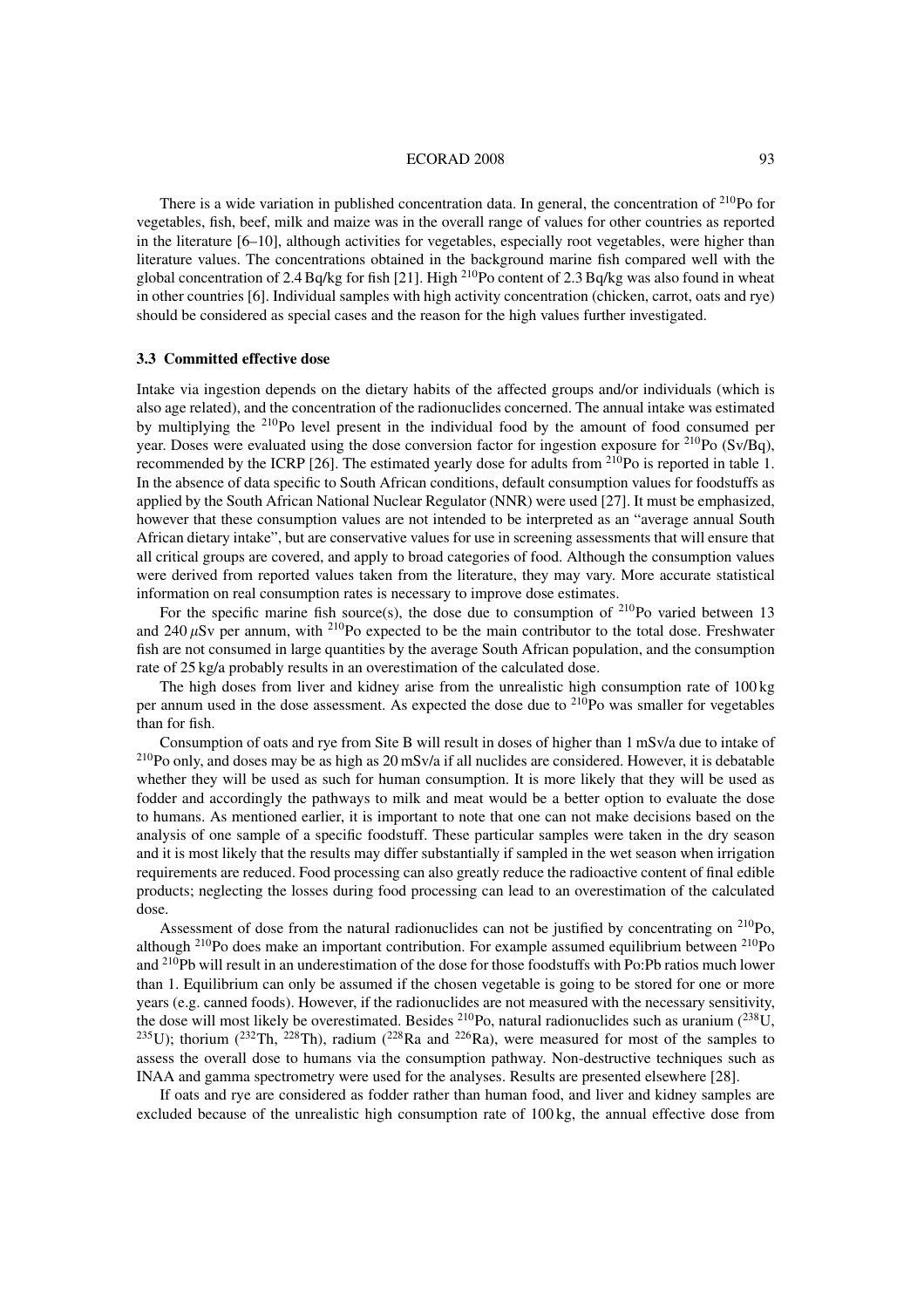#### 94 RADIOPROTECTION

<sup>210</sup>Po varies between 4 and 250  $\mu$ Sv/a. For comparative purposes the average annual effective dose from ingestion of <sup>210</sup>Po in  $\mu$ Sv/a is estimated as 12 in the UK diet [9], 128 in India [10], 54 in Poland [11], 8.7–22.6 in Brazil [8], 25–120 in Portugal [7] and 416 in Syria [6]. Greater than average doses up to 3.4 mSv/a are experienced by populations with diets high in seafood [10]. According to UNSCEAR [29] the average dose rate from <sup>210</sup>Po intake from food is ~120  $\mu$ Sv/a.

#### **3.4 Evaluation of results**

The NNR Guide LG-1032 [27] refers to an annual screening assessment criterion of  $25 \mu Sv$  for a specific pathway, taking into consideration also the contribution from other pathways, so that an overall criterion of  $250 \mu Sv$  is followed. From the evaluation provided in table 1, it can be seen that in many cases the calculated doses for adults exceed the screening criteria of  $25 \mu Sv$ , as well as the overall criteria of  $250 \mu Sv$  due to a specific source. If all nuclides are considered the maximum exposure level of members of the public set at 1 mSv/a, will probably be exceeded. This is of obvious concern and further investigation is mandatory.

Most of the foodstuffs analyzed in this study were collected from fields in the vicinity of areas influenced by mining and mineral industries. Although this results will give one a fairly good idea of what the impact of the activities are on local produce, it is not possible to use this data to give an estimate of overall dose from total diet. These samples are not the final product as used by the average consumer and the dose is probably overestimated since activity concentrations may be reduced through food processing.

## **4. CONCLUSIONS**

The analytical method proved to be an appropriate methodology for determining  $^{210}$ Po in foodstuffs at low concentrations. The levels of  $^{210}$ Po in food clearly indicate that the ingestion of food is an important route for acquisition of body-burdens of the nuclide. In general  $^{210}Po$  is lower in meat, milk and vegetables than in cereals, and higher in fish and liver. From this study, it seems that public exposure could accumulate up to a few mSv per year, if these food sources are part of the food sources available to the communities living in and around the specific area. To calculate the actual yearly dose and potential radiological impact on the public much work remains to be done. The following needs to be considered: (a) Analysis of food purchased from local markets and retailers, (b) Determination of more accurate consumption/intake values and (c) Improvement of the LLD.

#### **Acknowledgments**

The authors thank the personnel from the RadioAnalysis Laboratory at NECSA for their invaluable assistance and dedicated work in performing the measurements.

#### **References**

- [1] National Nuclear Regulator Act, "Act no 47 on Safety Standards and Regulatory Practise", South African Government Gazette, Vol. 414 no 20760, 1999.
- [2] Clayton, R.F. and Bradley, F.J., *Sci. Total Environ.* **173/174** (1995) 23–28.
- [3] Beasly, T.M. and Palmer, H.E. *Nature* **187** (1960) 211–212.
- [4] Khandekar, R.N., *Health Phys*. **33**:2 (1977) 148–150.
- [5] Avadhani, D.N., Mahesh, H.M., Karunakara, N., Narayana, Y., Somashekarappa, H.M. and Siddappa, K. *Health Phys.* **81**:4 (2001) 438–445.
- [6] Al-Masri, M.S. and Al-Bich, F., *J. Radioanal. Nucl. Chem.* **251**:3 (2002) 431–435.
- [7] Carvalho, F.P., *Health Phys.* **69**:4 (1995) 469–480.